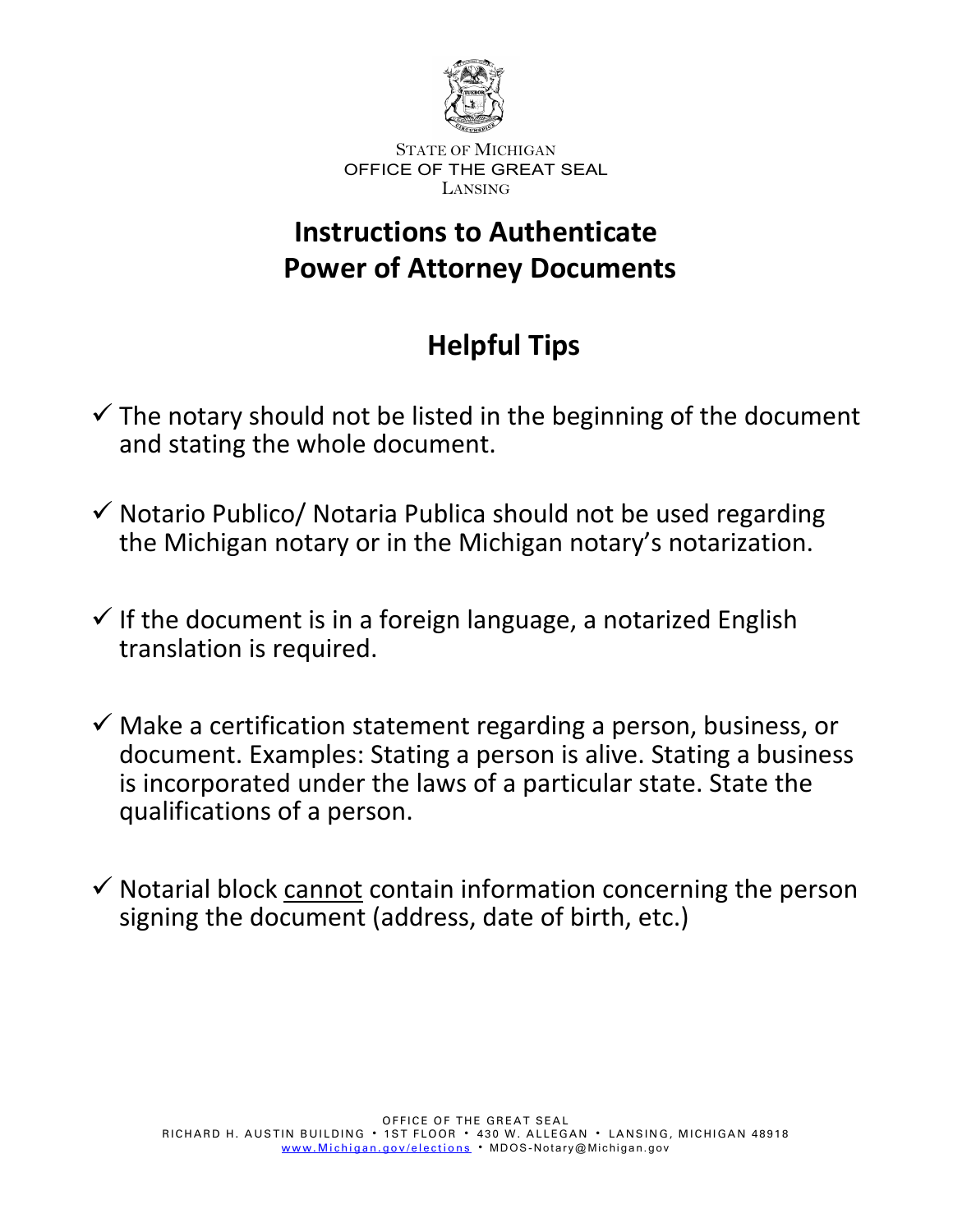

## **Make sure the notarization is correct.**

## **A proper notarization should include:**

- **Notary printed name**
- **Notary signature**
- Date of notarization
- **Commission Expiration date**
- County of commission
- Acting in the county of \_\_\_\_\_\_\_\_\_\_\_\_\_\_ (if different than county of commission)

## **Additionally:**

- All Elements must be reproducible, an Embosser alone is not acceptable.
- If using a stamp, all elements must be legible and reproducible.
- The use of the stamp or embosser cannot make any part of the document illegible.
- If a correction needs to be made to a notarization, the only person who should make the correction is the original notary and the notary should initial any change.
- Notary must have an English version of their notarization.
- The entire notarization block must be on the same page.

**`**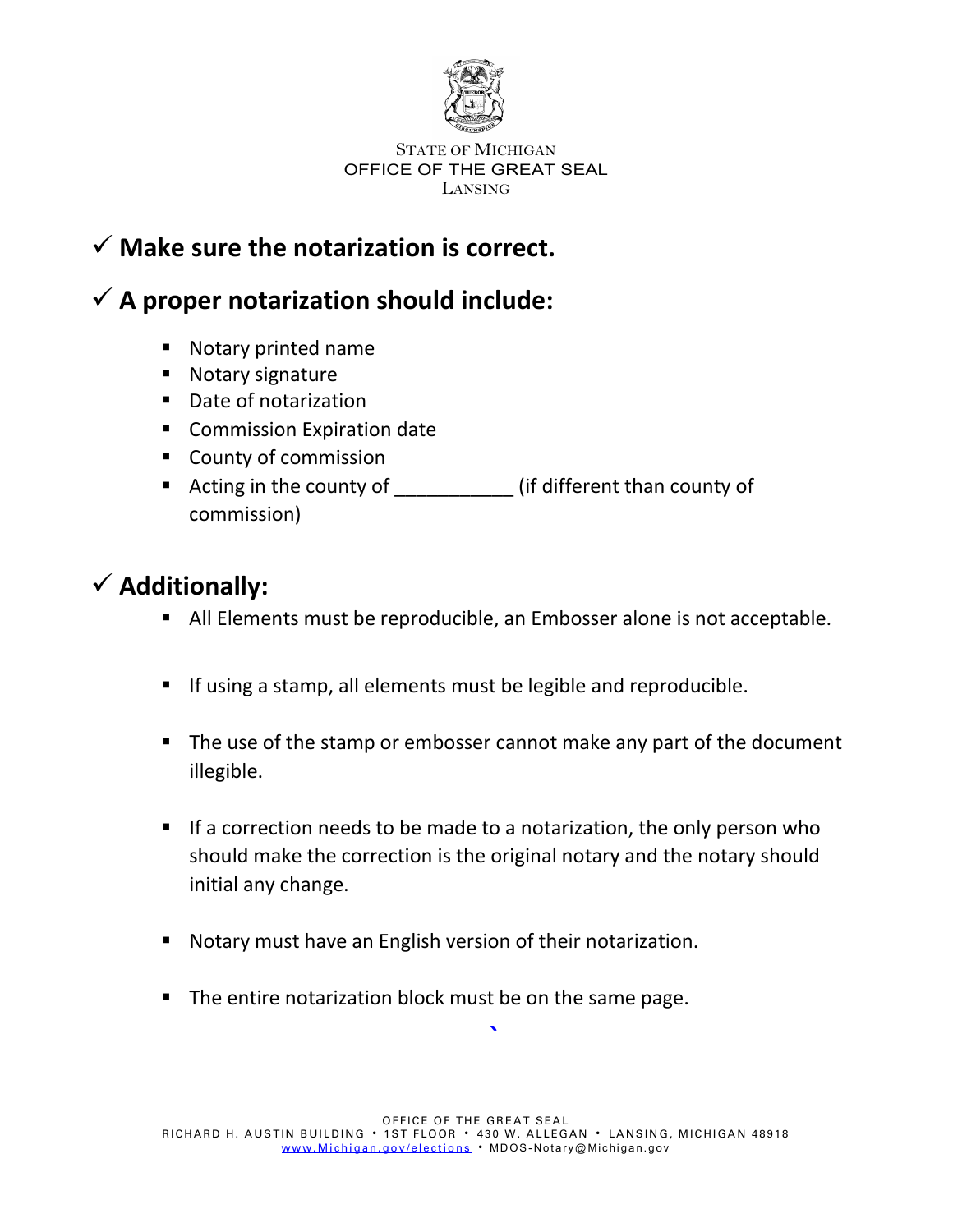

### **Notaries cannot:**

- Notarize a document without witnessing a signature.
- Make a true copy statement.
- Make a certification statement regarding a person, business, or document. Examples: Stating a person is alive. Stating a business is incorporated under the laws of a particular state. State the qualifications of a person.
- Cannot include the term "Notario Publico" in their notarization or be referred to as "Notario Publico" within the document.
- Be stated in the beginning of the document and state the whole document.
- Witness the signature of a family member.
- Notarize a document in which the notary has a financial interest in.
- Cannot charge over \$10.00 for their notarization. They may charge extra for travel, but this must be agreed upon before the notarization.
- Notary cannot charge a fee to make a correction to their notarization.
- If using Electronic or Remote notarization, notary cannot charge a travel or convenience fee.
- Notaries elements, either written, stamped, or embossed cannot make any portion of the document illegible .
- Cannot notary stamp or notary emboss pages to show a page belongs within the document. Every stamp or embossing is considered a notarization and requires witnessing a signature and having all the elements of a proper notarization.